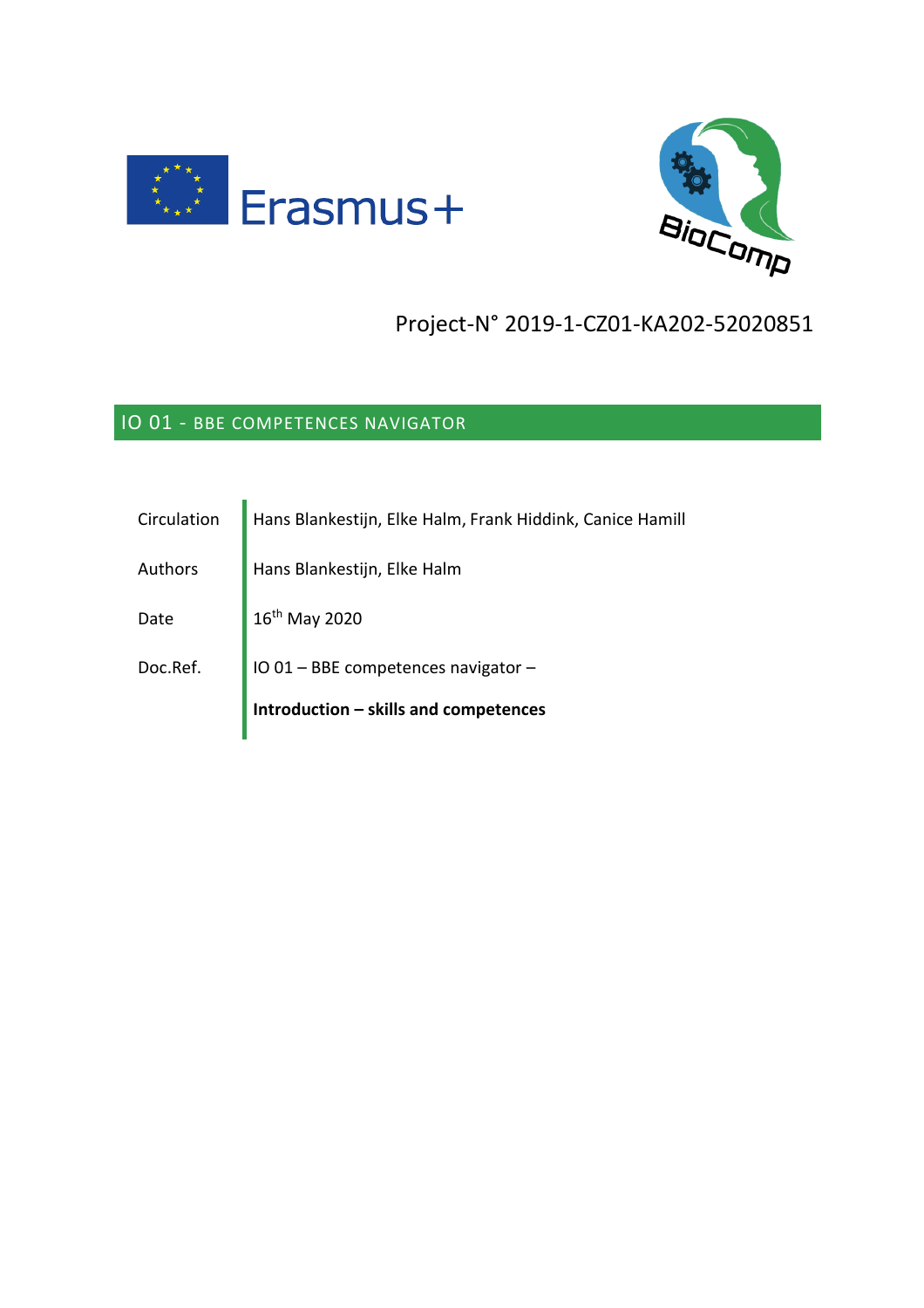## **Skills and competences**

In this Biobased competence Navigator, you will read the words "skills and competences". The terms "skills" and "competences" are often used interchangeably, but are they really synonymous?

For a better understanding, you need to know what a competence is and what the difference is between a competence and a skill. This is important, when you want to study the learning material from your choice. You may have many questions:

"What do I need to know for this new job?"

"What do I need to do?" or

"What do I already know, in connection with my future job?"

In this little overview, the basic definitions and differences from competences and skills are given. It has not the pretention to be complete.

For more background information, you can have a look in the Wiki in this Navigator.

## **Similarities and differences between skills and competences**

On a basic level, a skill and a competence are similar:

They both describe an ability that an individual has acquired through training and experience.

However, there are also essential differences.

## About skills

A skill is the ability to do something, while competencies are behaviors. You learn to clean a window just as you learn to perform open-heart surgery. These are skills. Skills are specific learned physical tasks or activities.

Picture 1: skills



#### About competences

Competences specify how the individual carries out the skills they have.

For example, 10 people might be skilled at computer programming, but perhaps only five will work in a way that is in line with the company culture. This might be being respectful of management, working efficiently, having good time management and being an effective team member.

Competences are a set of skills combined with knowledge, skills, attitudes and values.